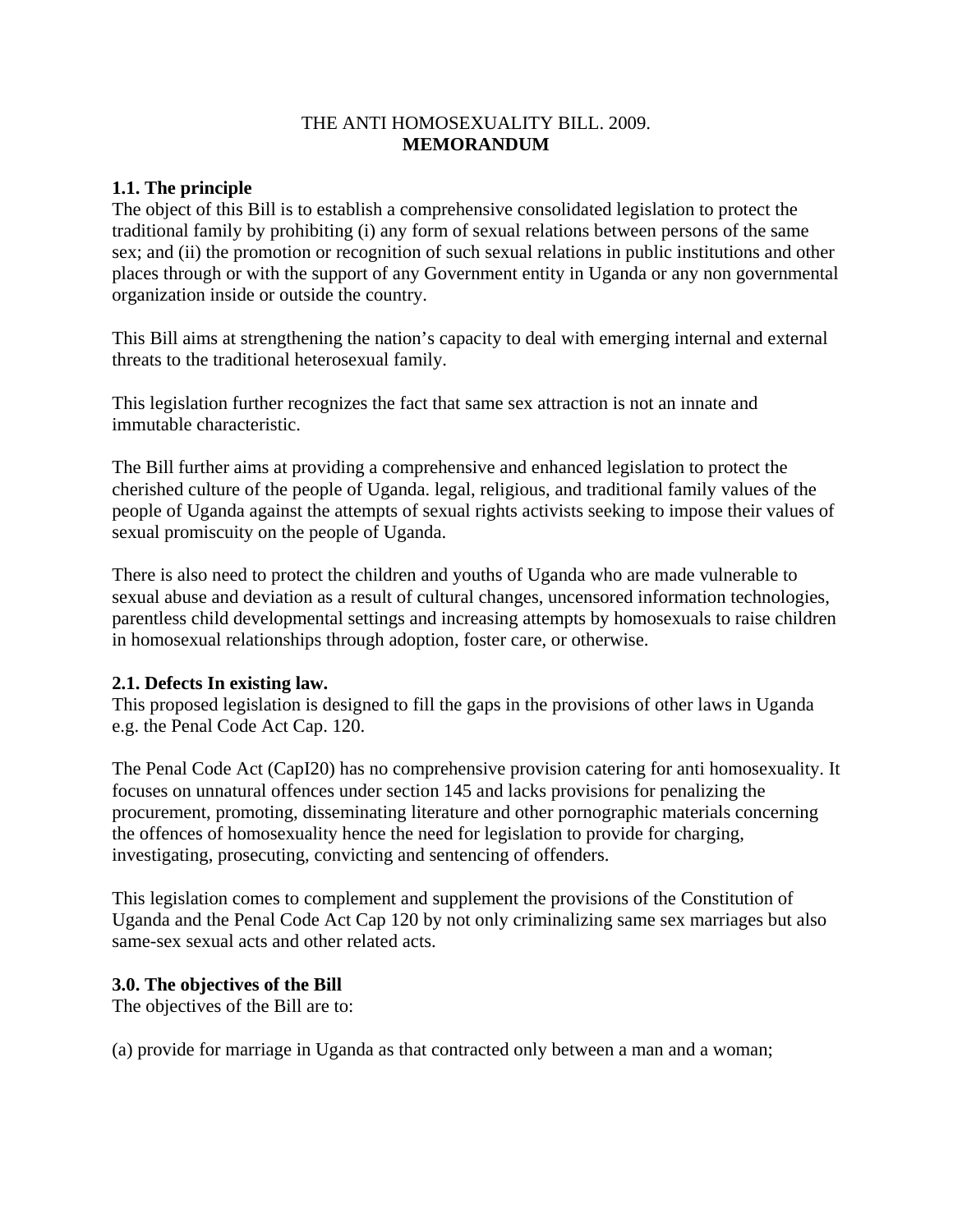(b) prohibit and penalize homosexual behavior and related practices in Uganda as they constitute a threat to the traditional family;

(e) prohibit ratification of any international treaties, conventions, protocols, agreements and declarations which are contrary or inconsistent with the provisions of this Act;

(d) prohibit the licensing of organizations which promote homosexuality.

**3.1. Part I of the Bill incorporating clause 1 provides for preliminary mailers relating** to interpretation of the words and phrases used in the Bill.

**3.2. Part II of the Bill incorporating** clause 2 to 6 prohibits homosexuality and related practices by introducing the offences of engaging In homosexuality, and the penalties of imprisonment upon conviction. This pan also provides for protection, assistance and support for victims of homosexuality.

**3.3. Part III of the Bill incorporating** clause 7 to clause 14 creates offences and penalties for acts that promote homosexuality, failure to report the offence and impose a duty on the community to report suspected cases of homosexuality.

**3.4. Part IV of the Bill incorporating** clause 15 to clause 17 provides for the jurisdiction of Uganda Courts in case of Homosexuality, including extra territorial jurisdiction.

**3.5. Part V of the Bill incorporating** clauses 18 and 19 provides for miscellaneous provisions on International Treaties, Protocols. Declarations and conventions and the Minister to make regulations to give effect to the Act.

**Schedule of the Bill** gives the value of the currency point.

HON DAVID BAHATI, *Member of Parliament, Ndorwa County West Kabale.*

# THE ANTI HOMOSEXUALITY BILL, 2009. ARRANGEMENT OF CLAUSES. PART I - PRELIMINARY

*Clause* I. Interpretation.

# PART ll-PROHIBITION OF HOMOSEXUALITY.

- 2. The offence of homosexuality
- 3. Aggravated homosexuality.
- 4. Attempt to commit homosexuality.
- 5. Protection, assistance and payment of compensation to victims of homoseuxality

6. Confidentiality.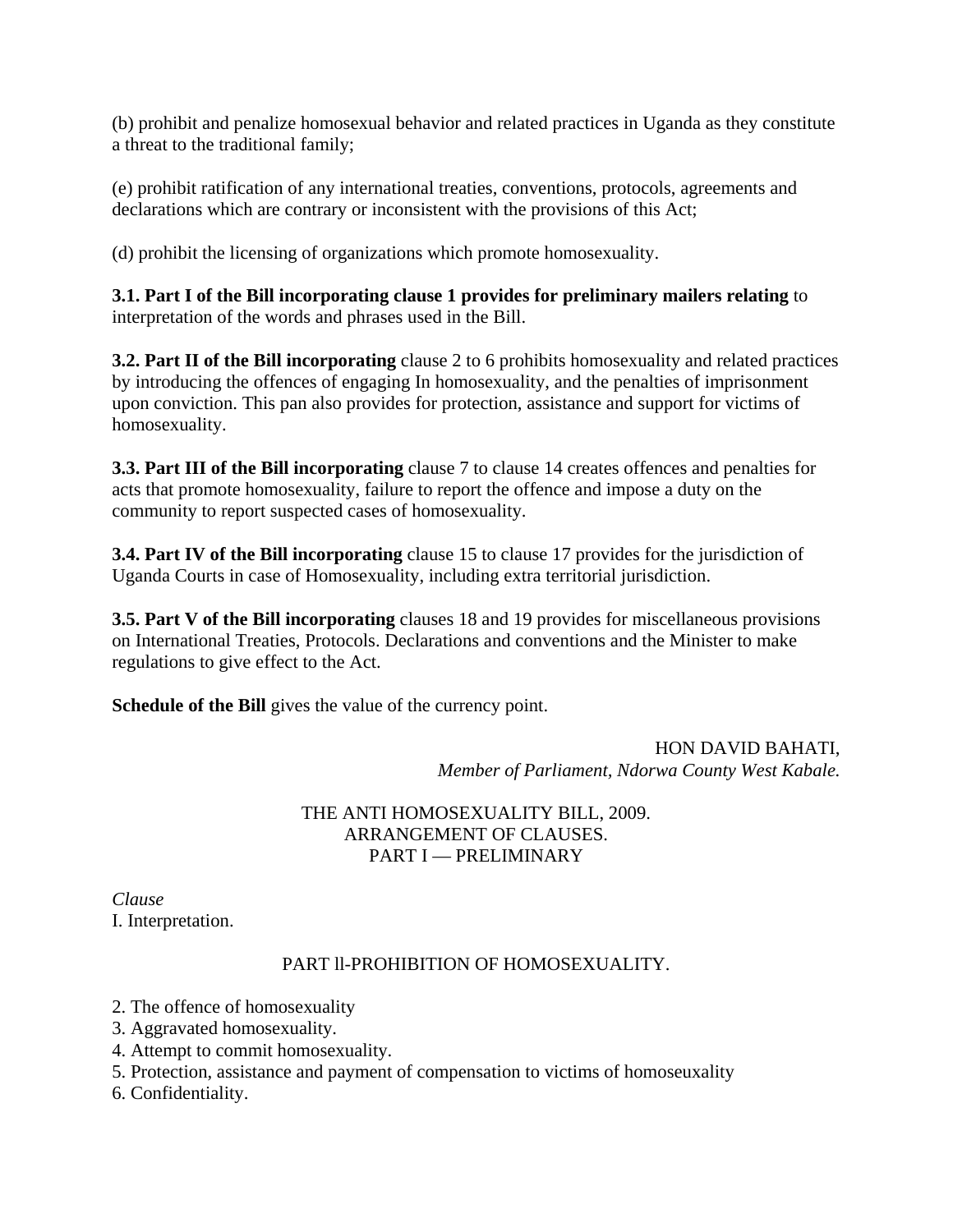#### PART Ill — RELATED OFFENCES AND PENALTIES.

- 7. Aiding and abating homosexuality.
- 8. Conspiracy to engage in homosexuality.
- 9. Procuring homosexuality. by threats, etc.
- 10. Detention with intent to commit homosexuality.
- 11. Brothels.
- 12. Same sex marriage.
- 13. Promotion of homosexuality.
- 14. Failure to disclose the offence.

#### PART IV — JURISDICTION.

- 15. Jurisdiction.
- 16. Extra-territorial Jurisdiction.
- 17. Extradition.

#### PART V — MISCELLANEOUS PROVISIONS

- 18. International treaties.
- 19. Regulations.

#### **Schedule**

Currency point.

### A BILL FOR AN ACT ENTITLED THE ANTI HOMOSEXUALITY ACT, 2009.

#### **An Act to prohibit any form of sexual relations between persons of the same sex; prohibit the promotion or recognition of such relations and to provide for other related matters.**

BE IT ENACTED by Parliament as follows:

PART I — PRELIMINARY.

#### **I. Interpretation.**

In this Act. unless the context otherwise requires –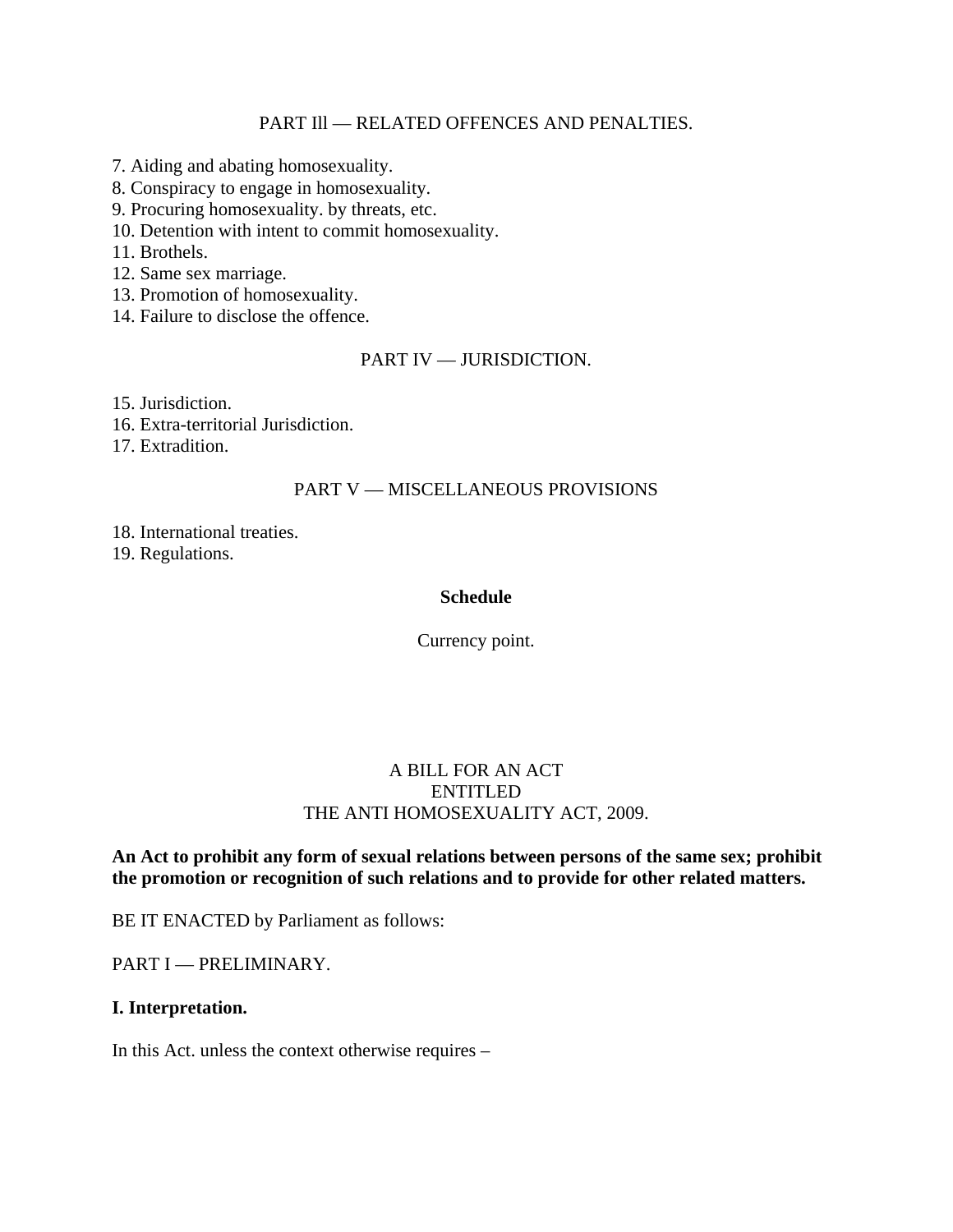"authority" means having power and control over other people because of your knowledge and official position; and shall include a person who exercises religious. political, economic or social authority;

"bisexual" means a person who is sexually attracted to both males and females;

"child" means a person below the age of 18 years:

"currency point" has the value assigned to it in the Schedule to this Act;

"disability" means a substantial limitation of daily life activities caused by physical. mental or sensory impairment and environment barriers resulting in limited participation;

"felony" means an offence which is declared by law to be a felony or if not declared to be a misdemeanor is punishable without proof of previous conviction, with death or with imprisonment for 3 years or more.;

"gay"" means a male person who engages in sexual intimacy with another person of the same sex;

"" gender"" means male or female;

"HIV" means the Human Immunodeficiency Virus;

"homosexual"' means a person who engages or attempts to engage in same gender sexual activity;

"homosexuality"' means same gender or same sex sexual acts;

"lesbian" means a female who engages in sexual intimacy with another female;

"Minister'" means the Minister responsible for ethics and integrity;

"misdemeanor" means an offence which is not a felony;

"serial offender" means a person who has previous convictions of the offence of homosexuality or related offences;

"sexual act" includes –

(a) physical sexual activity that docs not necessarily culminate in intercourse and may include the touching of another's breast, vagina, penis or anus:

(b) stimulation or penetration of a vagina or mouth or anus or any part of the body of any person, however slight by a sexual organ;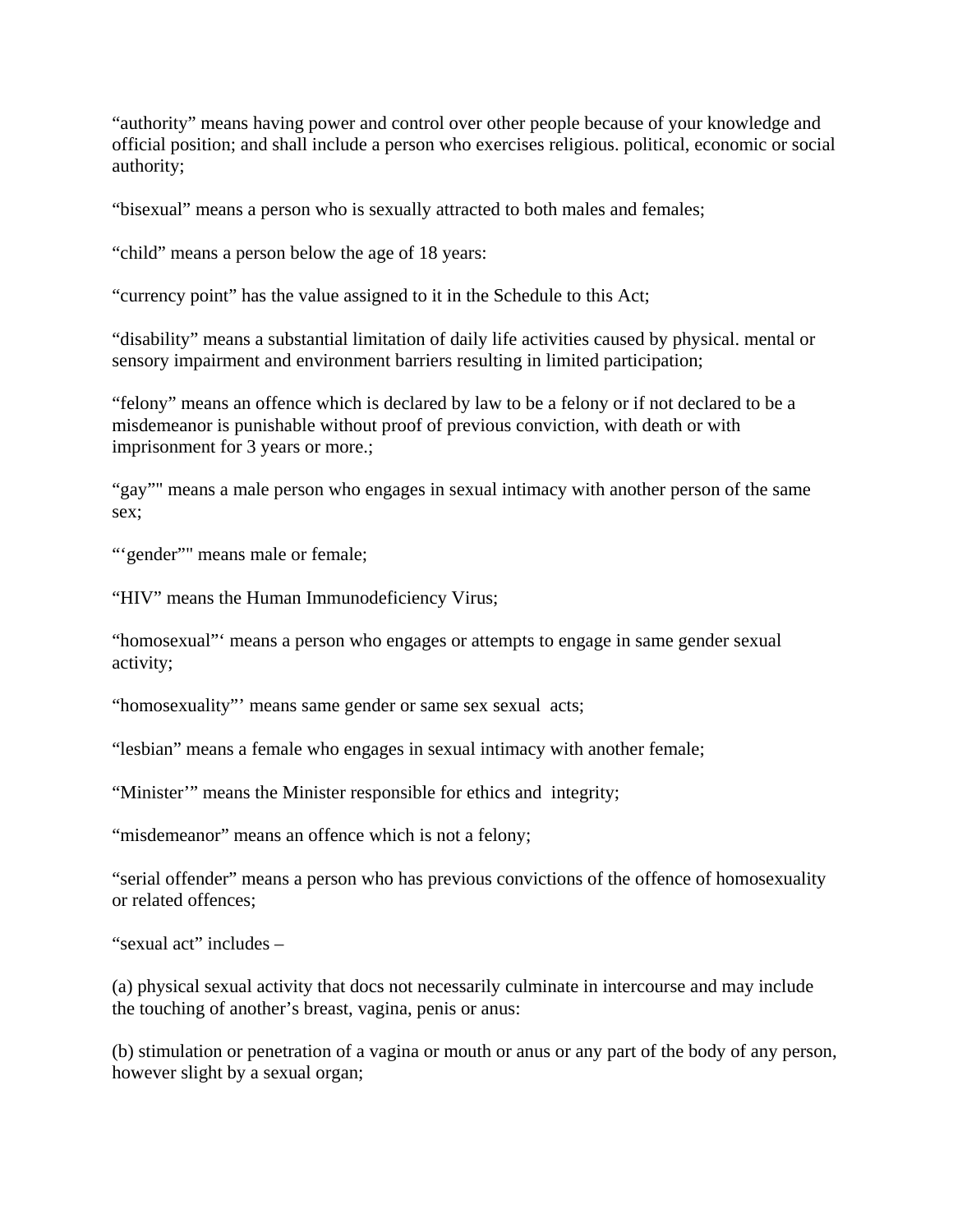(c) the unlawful use of any object or organ by a person on another person's sexual organ or anus or mouth;

"sexual organ" means a vagina, penis or any artificial sexual contraption;

"touching" includes touching—

(a) with any part of the body;

(b) with anything else;

(c) through anything;

and in particular includes touching amounting to penetration of any sexual organ. anus or mouth.

"victim" includes a person who is involved in homosexual activities against his or her will.

#### PART II — HOMOSEXUALITY AND RELATED PRACTICES.

#### **2. The offence of homosexuality.**

(1) A person commits the offence of homosexuality if-

(a) he penetrates the anus or mouth of another person of the same sex with his penis or any other sexual contraption;

(b) he or she uses any object or sexual contraption to penetrate or stimulate sexual organ of a person of the same sex;

(e) he or she touches another person with the intention of committing the act of homosexuality.

(2) A person who commits an offence under this section shall be liable on conviction to imprisonment for life.

#### **3. Aggravated homosexuality.**

(1) A person commits the offense of aggravated homosexuality where the

(a) person against whom the offence is committed is below the age of 18 years;

- (b) offender is a person living with HIV;
- (c) offender is a parent or guardian of the person against whom the offence is committed;
- (d) offender is a person in authority over the person against whom the offence is committed;
- (e) victim of the offence is a person with disability;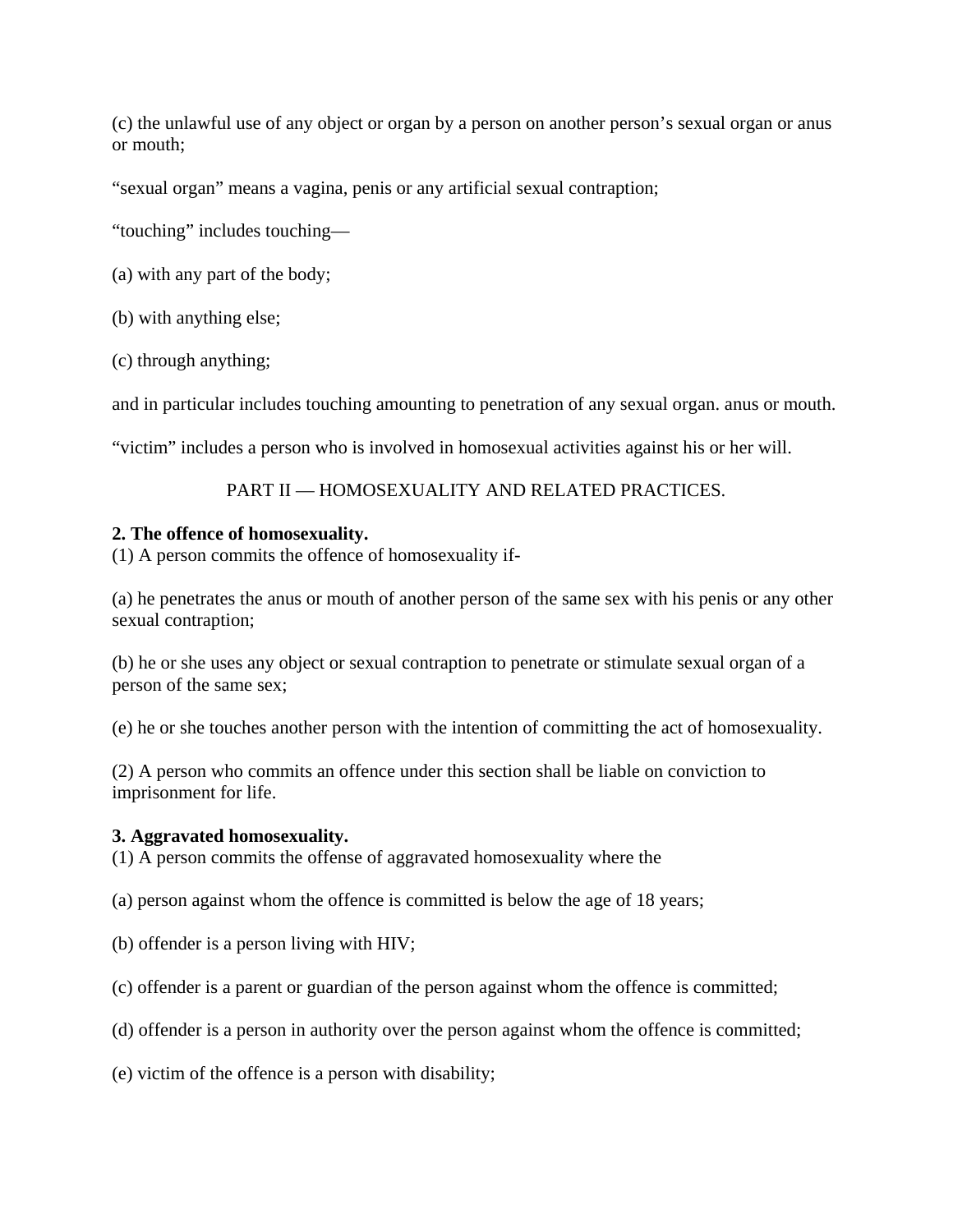(f) offender is a serial offender, or

(g) offender applies, administers or causes to be used by any man or woman any drug, matter or thing with intent to stupefy overpower him or her so as to there by enable any person to have unlawful carnal connection with any person of the same sex,

(2) A person who commits the offence of aggravated homosexuality shall be liable on conviction to suffer death.

(3) Where a person is charged with the offence under this section, that person shall undergo a medical examination to ascertain his or her HIV status.

### **4, Attempt to commit homosexuality.**

(1) A person who attempts to commit the offence of homosexuality commits a felony and is liable on conviction to imprisonment seven years.

(2) A person who attempts to commit the offence of aggravated homosexuality commits an offence and is liable on conviction to imprisonment for life.

### **5. Protection, assistance and payment of compensation to victims of homosexuality.**

(1 ) A victim of homosexuality shall not be penalized for any crime commuted as a direct result of his or her involvement in homosexuality.

(2) A victim of homosexuality shall be assisted to enable his or her views and concerns to be presented and considered at the appropriate stages of the criminal proceedings.

(3) Where a person is convicted of homosexuality or aggravated homosexuality under sections 2 and 3 of this Act, the court may, in addition to any sentence imposed on the offender, order that the victim of the offence be paid compensation by the offender for any physical, sexual or psychological harm caused to the victim by the offence.

(4) The amount of compensation shall be determined by the court and the court shall take into account the extent of harm suffered by the victim of the offence. the degree of force used by the offender and medical and other expenses incurred by the victim as a result of the offence.

## **6. Confidentiality.**

(1) At any stage of the Investigation or trial of an offence under this Act, law enforcement officers, prosecutors, judicial officers and medical practitioners, as well as parties to the case, shall recognize the right to privacy of the victim.

(2) For the purpose of subsection (I), in cases involving children and other cases where the court considers it appropriate. proceedings of the court shall be conducted in camera, outside the presence of the media.

(3) Any editor or publisher, reporter or columnist in case of printed materials. announcer or producer in case of television and radio, producer or director of a film to case of the movie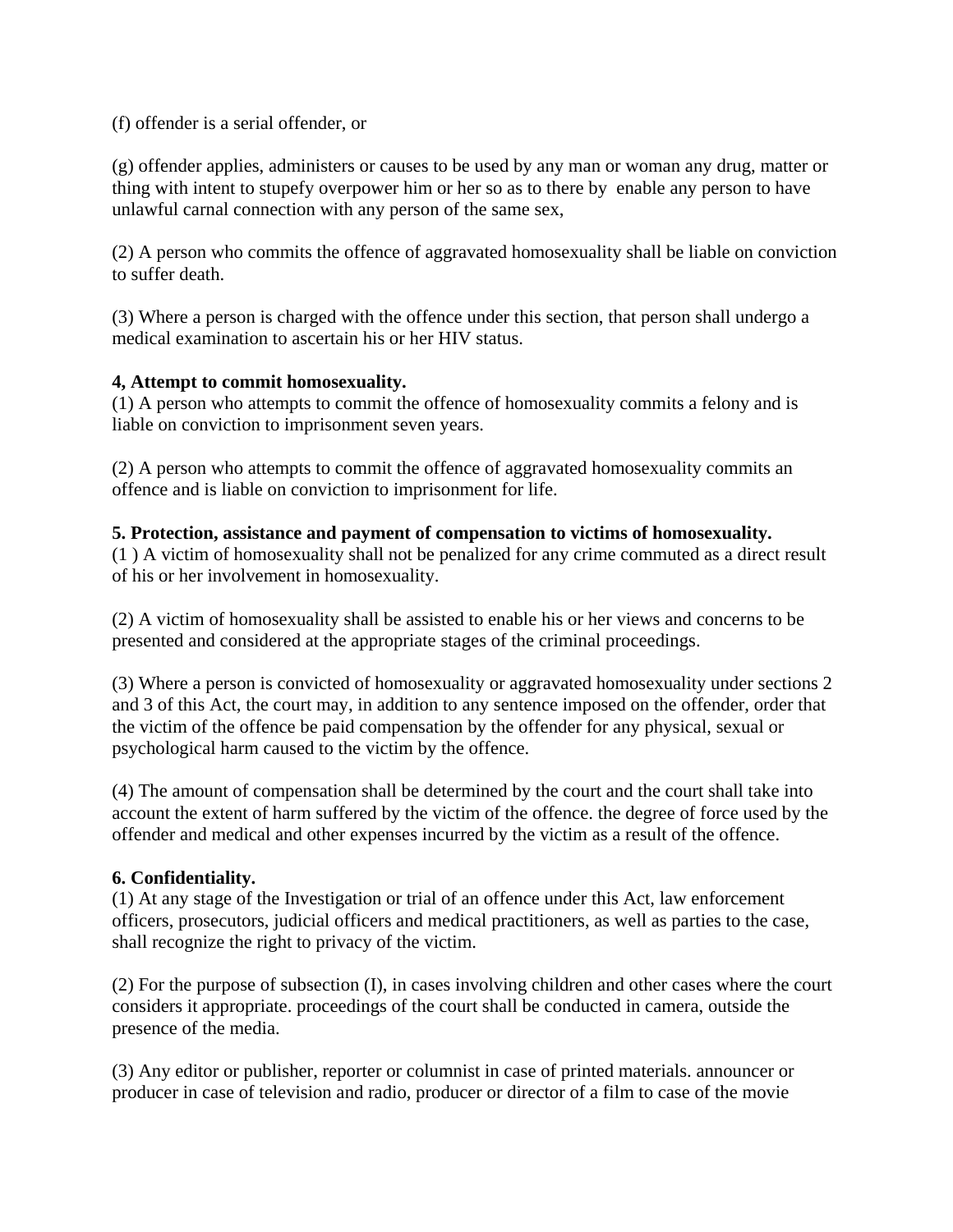industry. or any person utilizing trimedia facilities or information technology who publishes or causes the publicity of the names and personal circumstances or any other information tending to establish the victim's identity without authority of court commits an offence and is liable on conviction to a fine not exceeding two hundred and fifty currency points.

## **7. Aiding and abating homosexuality**

A person who aids, abets, counsels or procures another to engage in acts of homosexuality commits an offence and is liable on conviction to imprisonment for seven years.

## **8. Conspiracy to engage in homosexuality.**

A person who conspires with another to induce another person of the same sex by any means of false pretence or other fraudulent means to permit any person of the same sex to have unlawful carnal knowledge of him or her commits an offence and is liable on conviction to imprisonment for seven years.

## **9. Procuring homosexuality by threats, etc.**

(1) A person who–

(a) by threats or intimidation procures or attempts to procure any woman or man to have any unlawful carnal knowledge with any person of the same sex, either in Uganda or elsewhere;

(b) by false pretences or false representations procures any woman or man to have any unlawful carnal connection with any person of the same sex, either in Uganda or elsewhere; or

(2) A person shall not be convicted of an offence under this section upon the evidence of one witness only, unless that witness is corroborated in some material particular by evidence implicating the accused.

# **10. Detention with intent to commit homosexuality.**

A person who detains another person with the intention to commit acts of homosexuality with him or herself or with any other person commits an offence and is liable on conviction for seven years.

# **11. Brothels.**

(1) A person who keeps a house, room,set of rooms or place of any kind for the purposes of homosexuality commits an offence and is liable on conviction to imprisonment for seven years.

2) A person being the owner or occupier of premises or having or acting or assisting in the management or control of the premises, induces or knowingly suffers any man or woman to resort to or be upon such premises for the purpose of being unlawfully and carnally known by any man or woman of the same sex whether such carnal knowledge is intended to be with any particular man or woman generally, commits a felony and is liable on conviction to imprisonment for five years.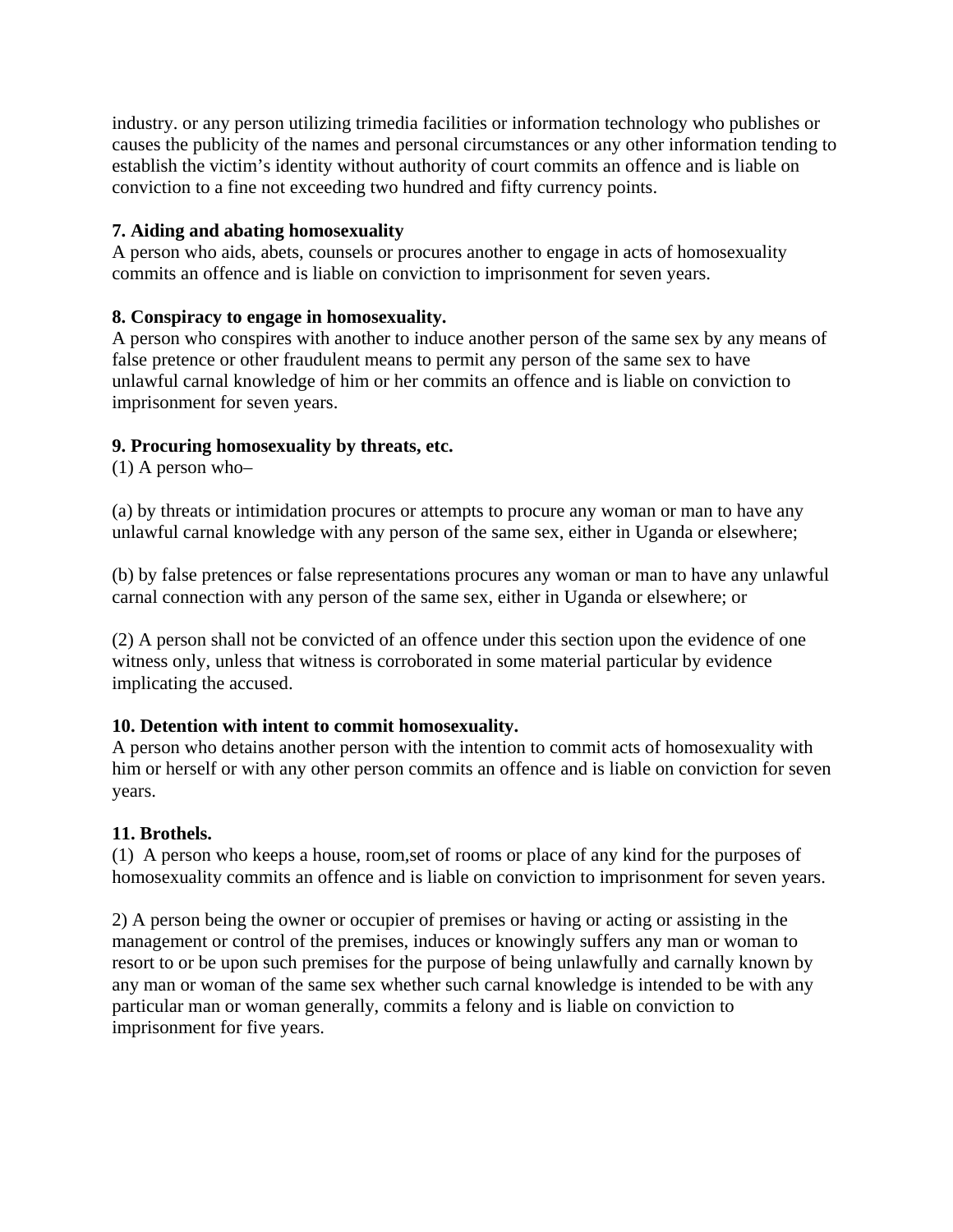#### **12. Same sex marriage.**

A person who purports to contract a marriage with another person of the same sex commits the offence of homosexuality and shall be liable on conviction to imprisonment for life.

## **13. Promotion of homosexuality.**

 $(1)$  A person who –

(a) participates in production. procuring, marketing, broadcasting, disseminating, publishing pornographic materials for purposes of promoting homosexuality;

(b) funds or sponsors homosexuality or other related activities;

(c) offers premises and other related fixed or movable assets for purposes of homosexuality or promoting homosexuality;

(d) uses electronic devices which include internet, films, mobile phones for purposes of homosexuality or promoting homosexuality and;

(e) who acts as an accomplice or attempts to promote or in any way abets homosexuality and related practices;

commits an offence and is liable on conviction to a line of live thousand currency points or imprisonment of a minimum of five years and a maximum of seven years or both fine and imprisonment.

(2) Where the offender is a corporate body or a business or an association or a non-governmental organization, on conviction its certificate of registration shall be cancelled and the director or proprietor or promoter shall be liable on conviction to imprisonment for seven years.

## **14. Failure to disclose the offence.**

A person in authority, who being aware of the commission of any offence under this Act, omits to report the offence to the relevant authorities within twenty-four hours of having first had that knowledge, commits an offence and is liable on conviction to a fine not exceeding two hundred and fifty currency points or imprisonment not exceeding three years.

# PART IV — JURISDICTION

# **15. Jurisdiction.**

Save for aggravated homosexuality that shall be tried by the High Court, the magistrates court shall have jurisdiction to try the other offences under this Act.

## **16. Extra- Territorial Jurisdiction.**

This Act shall apply to offenses committed outside Uganda where –